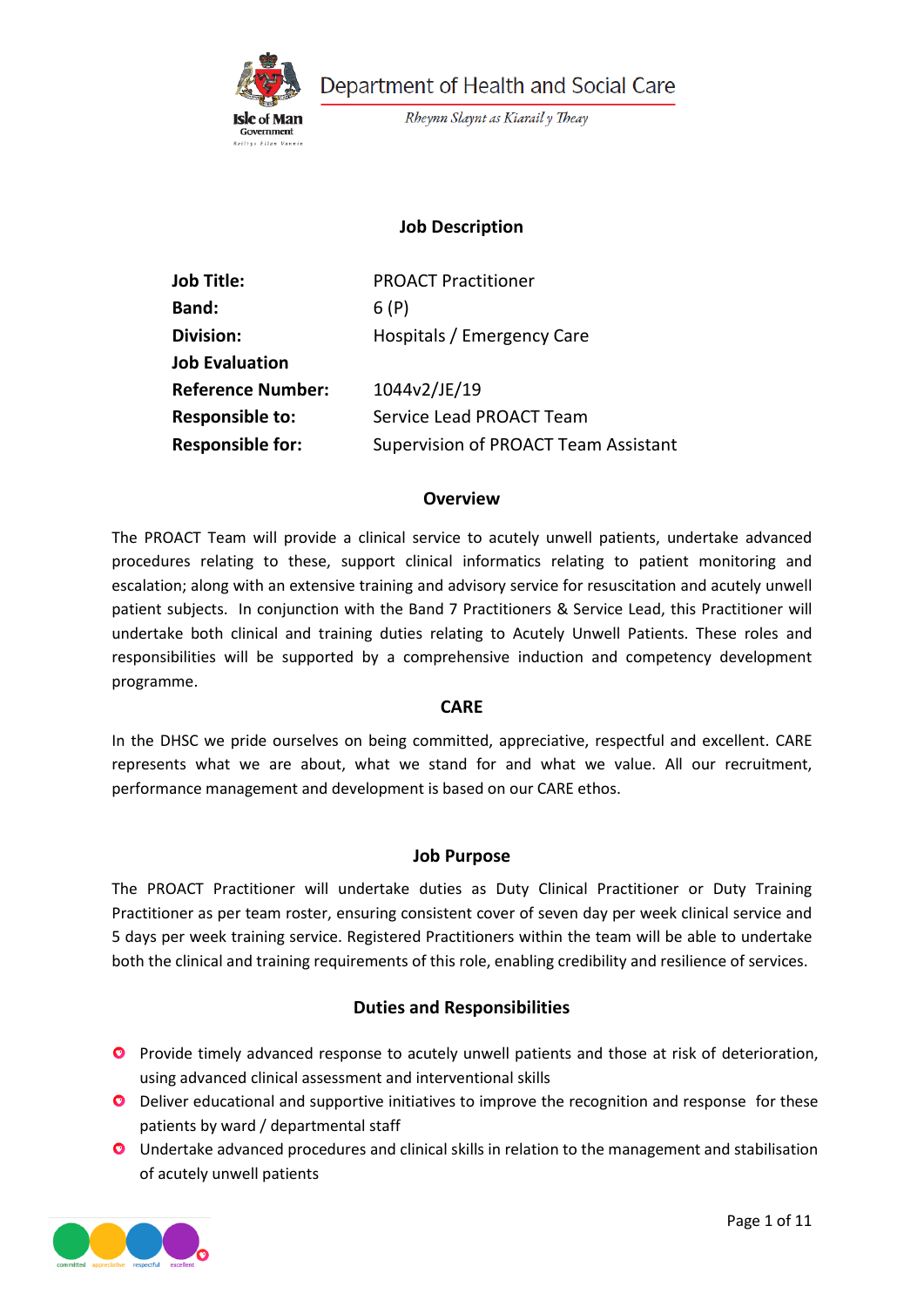- **O** Respond as a member of the Medical Emergency Team for adults and paediatric emergency calls, providing expert advice to clinical teams and ensuring evidence based practice and algorithms are used
- Assist in the delivery of department wide training programmes relating to basic, intermediate and advanced life support for adult and paediatric patients
- Assist in the delivery of department wide training programmes relating to acutely unwell patients and those at risk of deterioration
- **O** Assist in the delivery of department wide training programmes relating to the introduction and expansion of clinical informatics systems for National Early Warning Scoring system and Track & Trigger
- **P** Provide expert guidance to DHSC staff relating to the management of acutely unwell patients, cardiopulmonary resuscitation and decision making surrounding these topics
- Ensure all clinical areas have effective systems in place for checking emergency / resuscitation equipment and that equipment is available and fit for purpose
- **O** These duties in this job description are not exhaustive and may vary during the ongoing development of this new team



# **Organisational Structure**

# **Communication and Relationship Skills**

The communication and relationship skill requirements of this role are:

- **O** Establish and maintain good working relationships with DHSC staff at all levels, using excellent written and verbal communication skills offering assistance and guidance in a professional and courteous manner
- **O** Communicate effectively with clinical teams, patients and relatives in assisting with decision making, care planning and discussions relating to ceilings of care and resuscitation

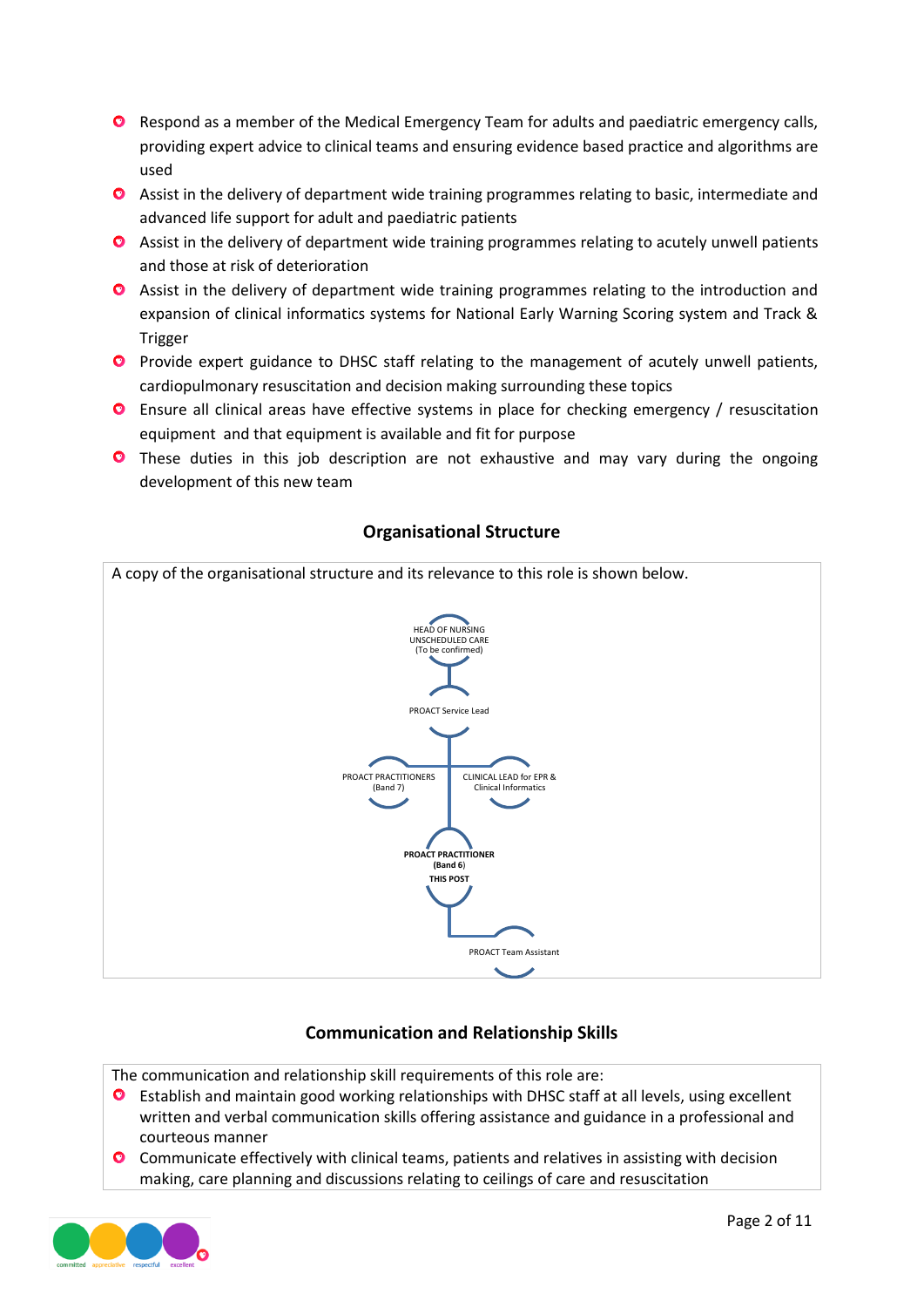- **O** Engage all staff in and promote clinical learning opportunities, to encourage recurrent learning and adoption of evidence based practice to facilitate the delivery of high quality care
- Deal sensitively with distressing information regarding clinical outcome, patient outcome data, debrief post emergency / critical incident and training course candidate results
- Assist in debrief of staff & relatives post medical emergency / resuscitation event as required
- Work collaboratively with team members to exhibit commitment to quality, efficiency and a delivery of a highly regarded service
- **O** Attend and participate in team meetings and represent PROACT Team at Acute Illness Recognition and Resuscitation Committee meetings and other forums as required

## **Knowledge, training and experience required to do the job**

The essential knowledge, training and experience requirements of this role are:

- **O** Registered Health Care Professional with current registration
- Minimum of 3 years post registration experience in acute care / critical care areas
- **O** Advanced Life Support Course Provider
- **O** Recognised Teaching & Assessing Course or willing to work towards
- **O** Degree level qualification
- **O** Relevant post registration qualification or clinical course

The desirable knowledge, training and experience requirements of this role are:

- Extended roles e.g. venepuncture, cannulation, catheterisation
- European Paediatric Advanced Life Support Provider Course

## **Analytical and Judgement Skills**

The analytical and judgement skill requirements of this role are:

- Work collaboratively with the PROACT Team , Service Lead and the multi-professional teams in clinical areas to enable delivery of team services
- Develop skills in autonomous decision making, advising medical, nursing and healthcare professionals regarding acutely unwell patients and their need for referral to critical care services
- **O** Take responsibility for the accurate assimilation, interpretation and reporting of changing patient condition; ensuring the initiation of appropriate treatment through prompt escalation of concerns to treating teams / anaesthetists
- Develop skills to act as team leader at medical emergency / resuscitation attempts
- **O** Recognise own limitations and identify the need to refer to / consult other health care professionals or PROACT team members
- Develop advanced resuscitation skills and be able to delegate tasks appropriately in clinical emergency situations
- Develop the confidence and ability to challenge decision making regarding ceilings of care, resuscitation and escalation of care
- Develop candidate assessment skills to undertake formal assessment of competency on nationally accredited courses, confidently challenging and correcting practice where required

**Planning & Organisational Skills**

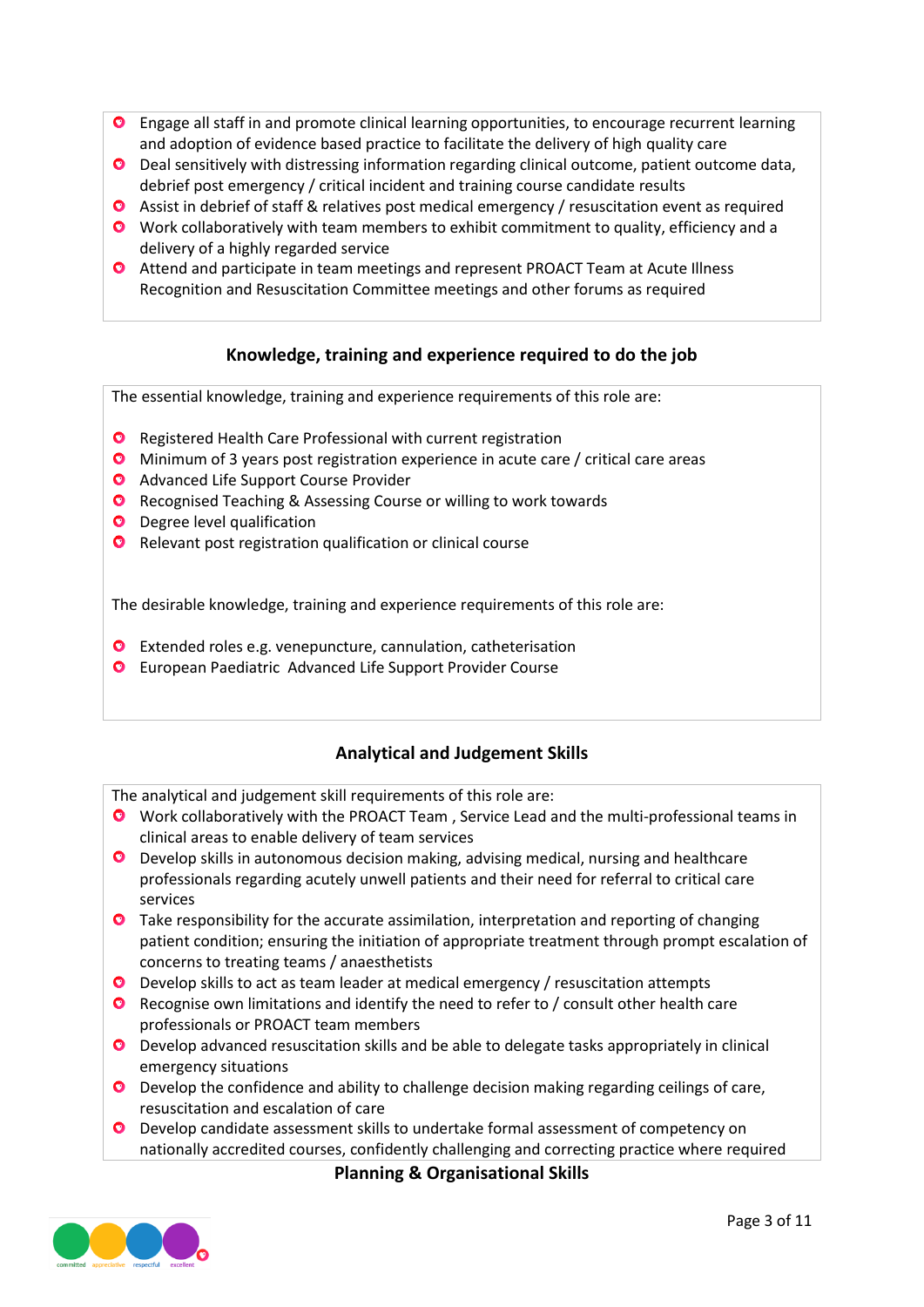The planning and organisation skill requirements of this role are:

- **O** Be flexible in approach to working practice across a 7 day per week period, covering Clinical or Training practice as per roster
- **O** To be able to prioritise and organise allocated workload effectively, seeking opportunities to promote training and support in clinical areas
- **O** Manage a caseload of referred patients within span of clinical shift
- Ensure accurate time keeping on nationally accredited courses, updating the course director of variations, updating instructors of timings within sessions as required
- Co-ordinate room changes / instructor changes / candidate room movements within courses as required
- Adapt to frequent interruptions and changing situations in a calm and professional manner
- **O** To be flexible within contracted hours to meet the needs of clinical shifts and scheduled training courses, and training activities which may occur outside normal working hours
- **O** Flexible in approach to competency development and extension of role as service develops

### **Physical Skills**

The physical skill requirements of this role are:

- Undertake physical assessment of patients and taking remedial actions such as repositioning, initiating treatment and attaching monitoring
- **Perform advanced clinical roles such as venepuncture, cannulation, arterial blood gas analysis** and catheterisation
- Develop skills to undertake advanced invasive procedures such as Midline insertion as service develops requiring specific advanced clinical skills and use of ultrasound imaging equipment
- Undertake faculty demonstrations during training courses, including acting as a simulated patient, relative or responder according to script / scenario template
- Demonstrate cardiopulmonary resuscitation and operation of automated external training defibrillator during sessions as required
- **O** Movement of training manikins and equipment trolleys around training department and to main hospital buildings as required for the delivery of training sessions
- **O** Set-up, operation and troubleshooting of training manikins / software systems and audio-visual equipment for presentations
- **Provide simple maintenance for training equipment in / out of training sessions, including** replacement of consumables, charging, battery changes, software updates
- **O** Set up / clearing / disassembly of training equipment, cleaning and decontaminating as applicable

## **Patient/Client Care**

- **P** Provide advanced clinical assessment and response to acutely unwell patients and those who are deteriorating in wards and departments
- **Q** Respond to bleep alerts for patients scoring 7 or above on Track & Trigger system
- **O** Respond to bleep alerts for patients who are giving rise to clinical concerns or undergoing / requiring specific intervention or equipment, regardless of NEWS score
- Undertake scheduled pre-operative visits for patients due admission to ICU / HDU and undertake post discharge visits / follow-up visits within 36 hours of discharge to the ward area (or sooner if requested), sourcing further referrals or escalating concerns to treating teams / anaesthetists as required
- **O** Undertake advanced procedures for the management and stabilisation of acutely unwell

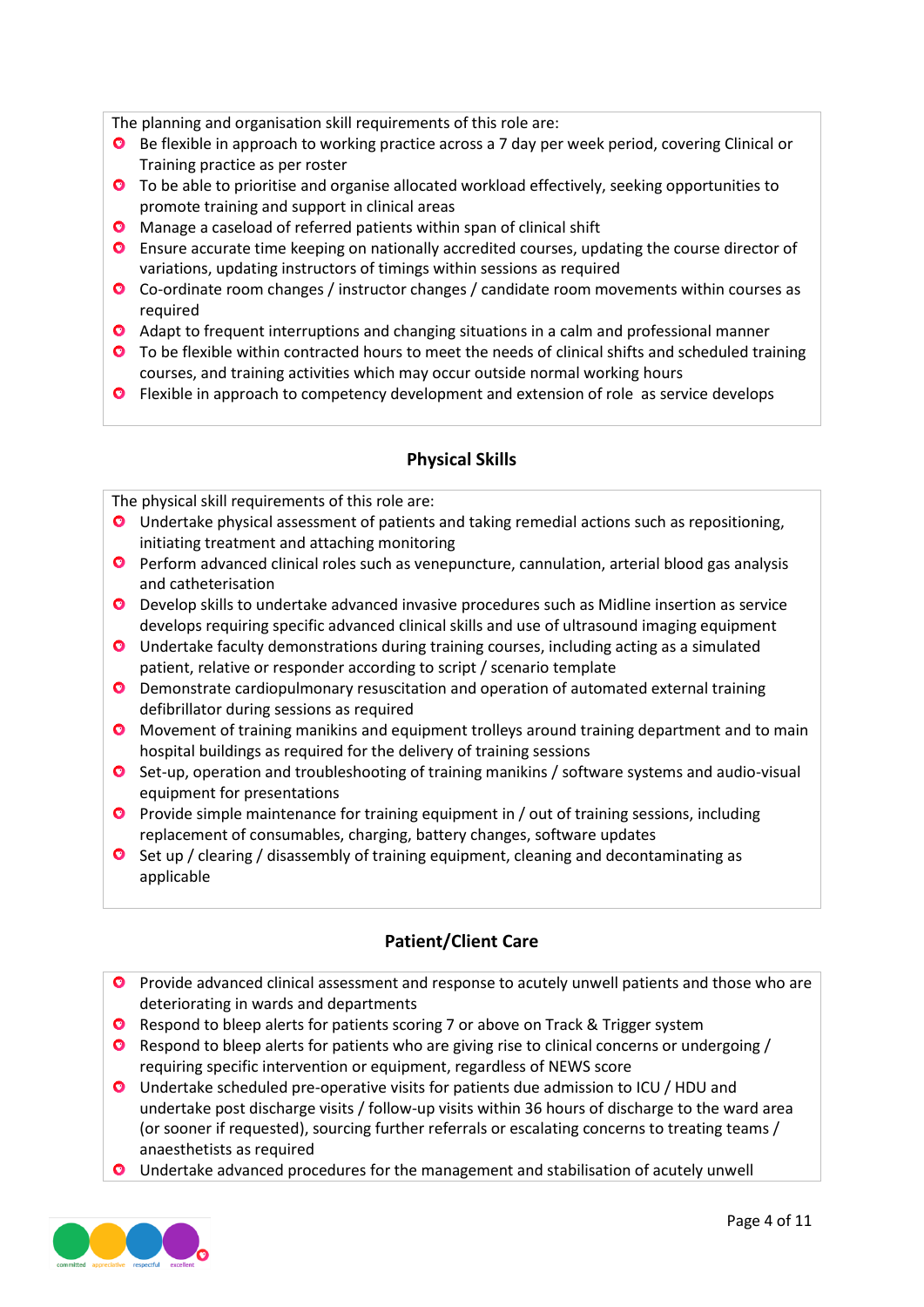patients

- Attend and participate in Medical Emergency Team response for adult and paediatric cases, providing expert guideline advice and acting as immediate team leader where required, ensuring completion of Medical Emergency Team call record form
- **O** Be visible in clinical areas to respond to queries and requests for support; meeting new members of staff to ensure familiarity with emergency call procedures, resuscitation equipment and escalation processes

### **Policy and Service Development**

The policy and service development requirements of this role are:

- Contributes to the development and review of policies within the PROACT Team
- **O** Participates in team audit activity and contributes to any remedial actions as directed by the Service Lead
- Undertake delegated audits and snapshot audits of emergency equipment checking compliance, recording findings on databases & escalating concerns to Service Lead
- Establish and maintain respectful and professional relationships with all contacts to the PROACT Team, reporting any comments / concerns / compliments to the Service Lead
- Contributes to risk assessment activity within training environments and reports concerns relating to safety of equipment / processes to the Registered Practitioner
- **O** Contribute to the information gathering and investigation of untoward incidents, supporting any necessary remedial action

### **Financial and Physical Resources**

The financial and physical resource requirements of this role are:

- Utilise clinical equipment and consumables in a cost effective manner
- Advise on assembling & utilising specialised clinical equipment such as infusion devices, humidification systems, cardiac / telemetry monitoring, high flow oxygen systems and noninvasive ventilation, external cardiac compression devices (LUCAS), manual defibrillators for external cardiac pacing and synchronised cardioversion
- **O** Support clinical areas in their correct use and troubleshooting of Patientrack system, guiding the application of appropriate variances and flags
- **O** Seeks opportunities in clinical areas to undertake spot checks of compliance with emergency equipment checks, advising on stock rotation to reduce wastage of short dated stock; whilst actively promoting compliance with checking processes
- Undertake simple maintenance, cleaning, decontamination and safe storage of training equipment including basic & advanced training manikins, defibrillators, audio-visual equipment
- **O** Rotate training consumables to ensure the most cost effective and cost efficient use of resources
- **O** Become proficient in the use of software / hardware relating to operating training manikins

#### **Human Resources**

The Human resource requirements of this role are:

- **O** Act as an effective role model in clinical and training practice, ensuring continual high regard and clinical visibility of the PROACT team at all times
- Deal with conflict and initial consequences with diplomacy and professionalism, escalating concerns to Service Lead, Heads of Department, Duty Manager as appropriate

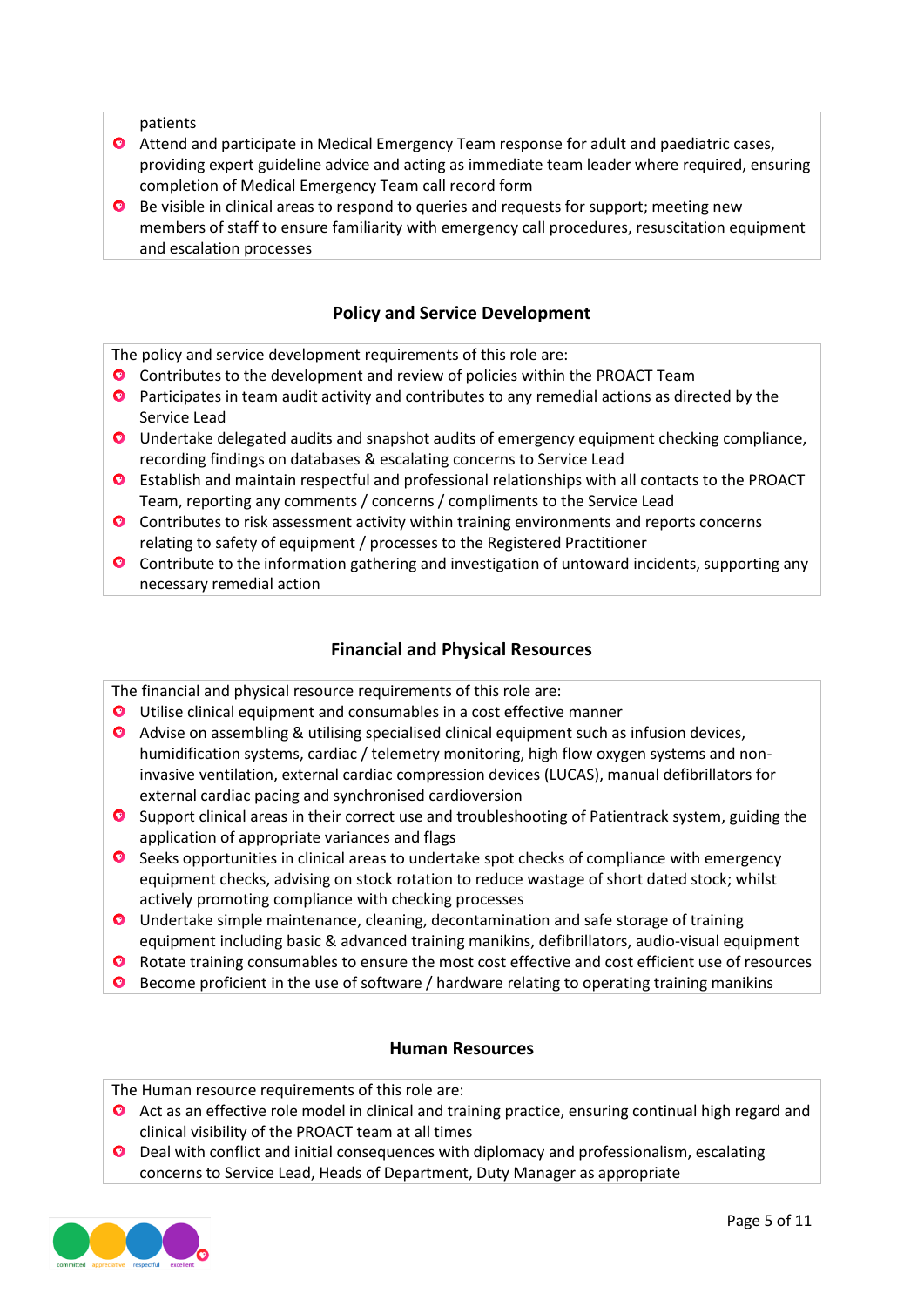- Assist with undertaking training needs analysis relating to resuscitation and acutely unwell patient training
- O Develop skills to deliver a wide range of resuscitation and acutely unwell patient related training
- Support Clinical Lead for EPR / Clinical Informatics in delivering scheduled training for clinical staff in the use of the NEWS and Patientrack systems
- **O** Seek opportunities to engage staff in bedside teaching / ward based teaching to maximise opportunities to embed evidence based practice
- Assess candidate competency against national guidelines for resuscitation practice and acutely unwell patient competencies during formal training courses
- **O** Supervise written examination conditions during nationally accredited courses, reporting any concerns to the course director
- **O** Support the induction of new team members, familiarising them with team specific equipment & procedures
- Assist in the development of the PROACT Team Assistant role

### **Information Resources**

The information resource requirements of this role are:

- Complete required documentation to standards in DHSC policies for record keeping
- **O** Record all clinical and telephone advice given and entering detail into required databases for audit data collection
- Utilise clinical information systems to provide clinical information, blood results & radiological findings to enable patient assessment and planning of care
- **O** Utilise simple databases and learning management systems to record booking arrangements, training activity and course outcomes
- **O** Input and submit data of duty clinical practitioner activity to maintain databases for monthly returns via the Critical Care Department for audit purposes
- **O** Access patient administration systems to gather audit data for emergency calls activity and outcome in preparation for presenting at weekly mortality meetings
- **O** Receive paper based documentation regarding emergency calls activity and emergency equipment checking processes, transcribing relevant data onto databases for report generation and presentation
- **O** Access data to assist with report writing and preparing data for presentation

### **Research and Development**

The research and development requirements of this role are:

- **O** Assist with audit and research activity undertaken by the developing team
- **O** Present audit and research findings at meetings and professional forums as required
- **O** Develop professionally in the specialist fields of critical care outreach, advanced procedures and resuscitation practice acquiring up to date evidence base to support practice

### **Freedom to Act**

The freedom to act requirements of this role are:

- **O** Safeguard the health, safety and welfare of patients, relatives, staff, course attendees, instructors and visiting faculty, in line with DHSC procedures
- **O** Act autonomously in the provision of care for acutely unwell patients, managing a caseload of acutely unwell patients in collaboration with clinical teams
- Undertake Duty Clinical or Duty Training Practitioner duties in line with PROACT Team

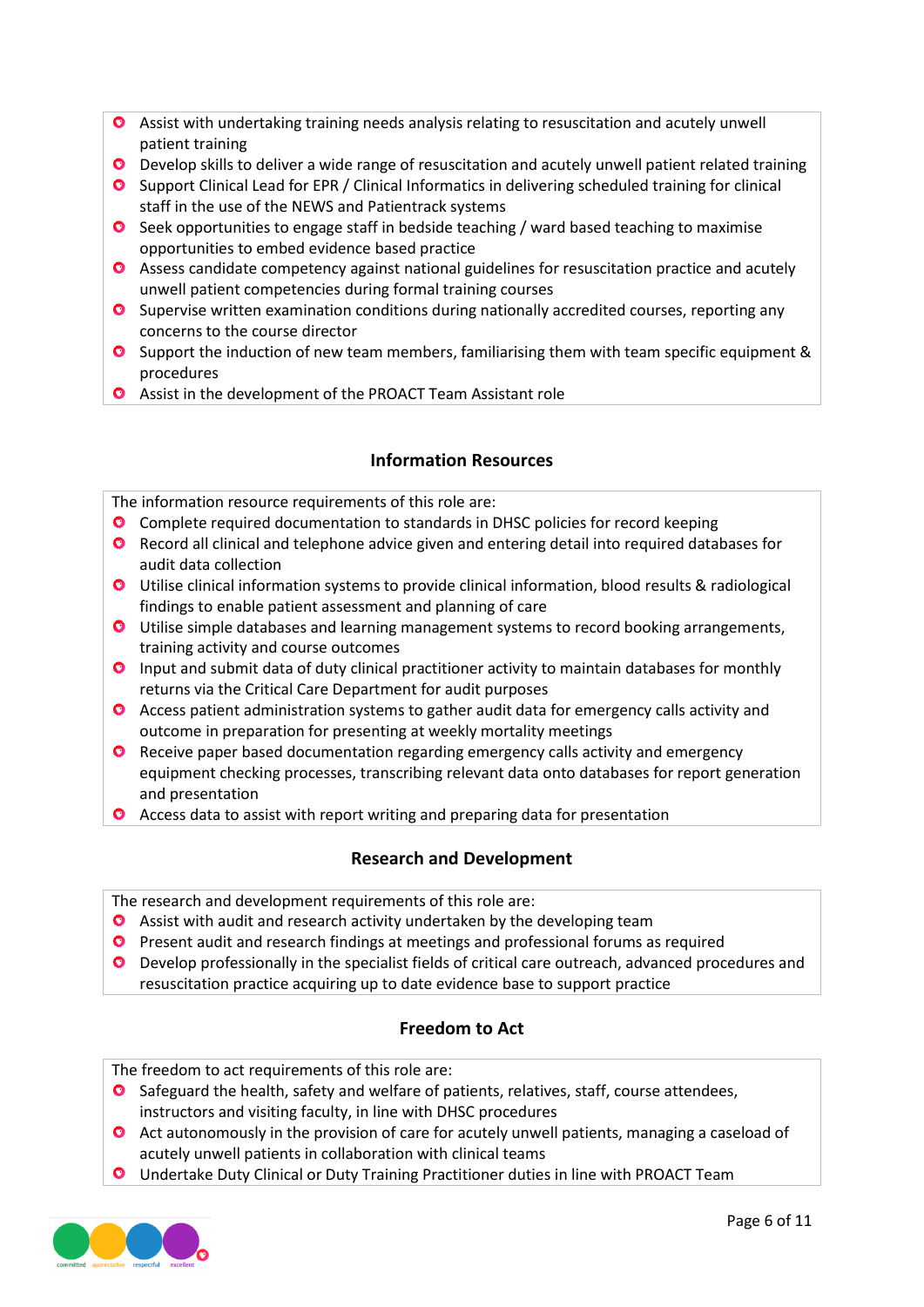Operational Policy

**O** Take responsibility for attending own mandatory training in accordance with DHSC Mandatory Training Policies & development as agreed in Personal Development Plan

### **Confidentiality**

In the course of your duties you may have access to confidential material about patients, members of staff or other business of the Department. On no account must information relating to identifiable patients be divulged to anyone other than authorised persons, for example, medical, nursing or other professional staff, as appropriate, who are concerned directly with the care, diagnosis and /or treatment of the patient. If you are in any doubt whatsoever as to the authority of a person or body asking for information of this nature, you must seek advice from your manager. Similarly, no information of a personal or confidential nature concerning individual members of staff should be divulged to anyone without the proper authority having first been given. Failure to observe these rules will be regarded by your employers as gross misconduct which could result in disciplinary action being taken against you. In the case of information held on computer systems, you may be held personally liable if you in any way knowingly contravene the appropriate terms of the Data Protection Act 2018.

## **Health & Safety**

It is the duty of all employees to work in such a way that accidents to themselves and to others are avoided, and to co-operate in maintaining their place of work in a tidy and safe condition, thereby minimising risk. Employees will, therefore, refer any matters of concern through their respective line managers. Similarly, it is each person's responsibility to ensure a secure environment and bring any breaches of security to the attention of their managers.

In the absence of Manager/ Deputy Manager, the Registered Nurse is responsible for all patients, staff, allied health professionals, the building and all safety protocols.

## **Safeguarding**

The Isle of Man is committed to safeguarding and promoting the welfare of children, young people and adults at risk and expects staff to share this commitment. Staff must work in accordance with all health and social care policies relating to safeguarding.

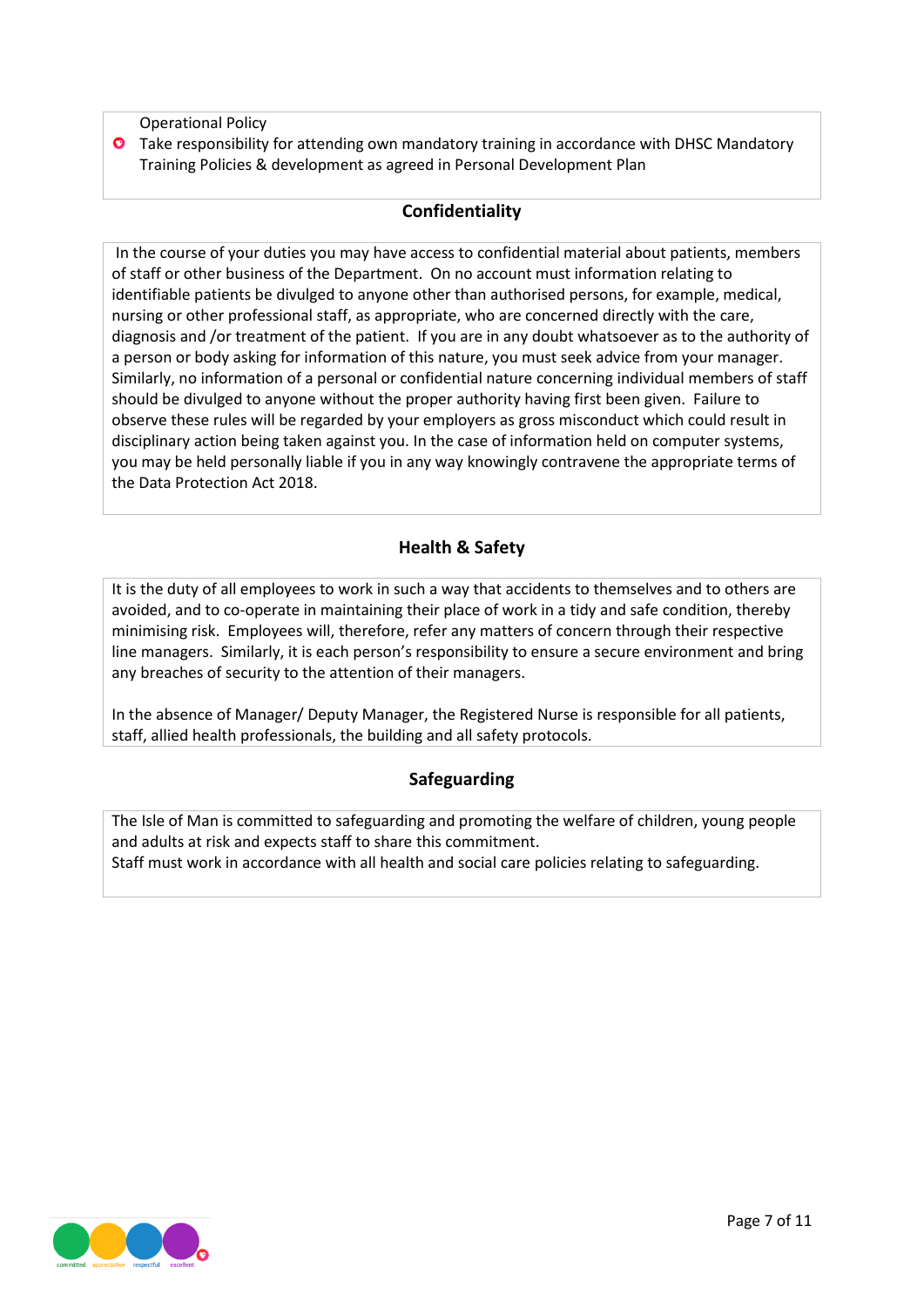## **Job Description Appendix 1**

### **Physical, mental and emotional demands of the job and working conditions**

This section should describe the nature, level, frequency and duration with which you will be expected to deal with physical, mental and emotional effort and the nature, level, frequency and duration of demands arising from inevitably adverse environmental conditions.

## **Physical Effort**

- **O** Frequently requiring dexterity and prolonged periods of fixed position to undertake acute care skills and emergency procedures – such as difficult venous access, emergency airway management, defibrillation
- **O** Frequently undertaking sudden physical activity in responding to emergency call bleeps
- **O** Regular repositioning patients with / without mechanical aids, transferring patients between departments, assembling and moving clinical equipment
- **O** Frequent bending / crouching to assist patients in confined spaces as part of emergency response, and to assess drainage in catheters, chest drains etc.
- Regular stretching across to examine patients, adjusting oxygen flow, manipulation of IV infusions and other medical devices
- Occasional sudden and prolonged physical activity when undertaking cardiopulmonary resuscitation in emergency situations
- **O** Regular moving and handling of heavy equipment when setting up / clearing and storing of training manikins, trolleys & benches / tables without mechanical aids
- **O** Regular physical activity demonstrating cardiopulmonary resuscitation on manikins at floor level and on beds, demonstrating choking management techniques
- **O** Frequent repetitive movements such as data entry into computer systems and regular work with visual display units / patient monitoring systems
- **O** Frequent visiting all clinical areas across hospital site and occasional visits to other DHSC sites for training / meeting purposes

### **Mental Effort**

- **O** Regularly planning workload based on handover and referral information
- **O** Frequently delivering ad hoc and bed-side training to clinical staff in relation to acutely unwell patients
- **O** Supporting students and clinical staff shadowing the PROACT Team
- **O** Frequent requirement to change from routine to emergency response and make changes from planned workload due to changing patients situations and new referrals
- **O** Regularly undertake, compile and document detailed and often rapid assessment of patient condition, formulating immediate and short term action plans
- **O** Regularly document assessments and activity plans with frequent interruptions from staff, bleeps and emergency bleeps
- **O** Frequently calculate drug dosages and infusion rates, often in emergency situations
- **O** Frequently inform patients and relatives of assessment findings and management / escalation plan
- **O** Regular intense effort and concentration when delivering training sessions, assessing candidates and ensuring safe practice in training situations
- **O** Frequent interruptions to office based work due to telephone enquiries / Visitors

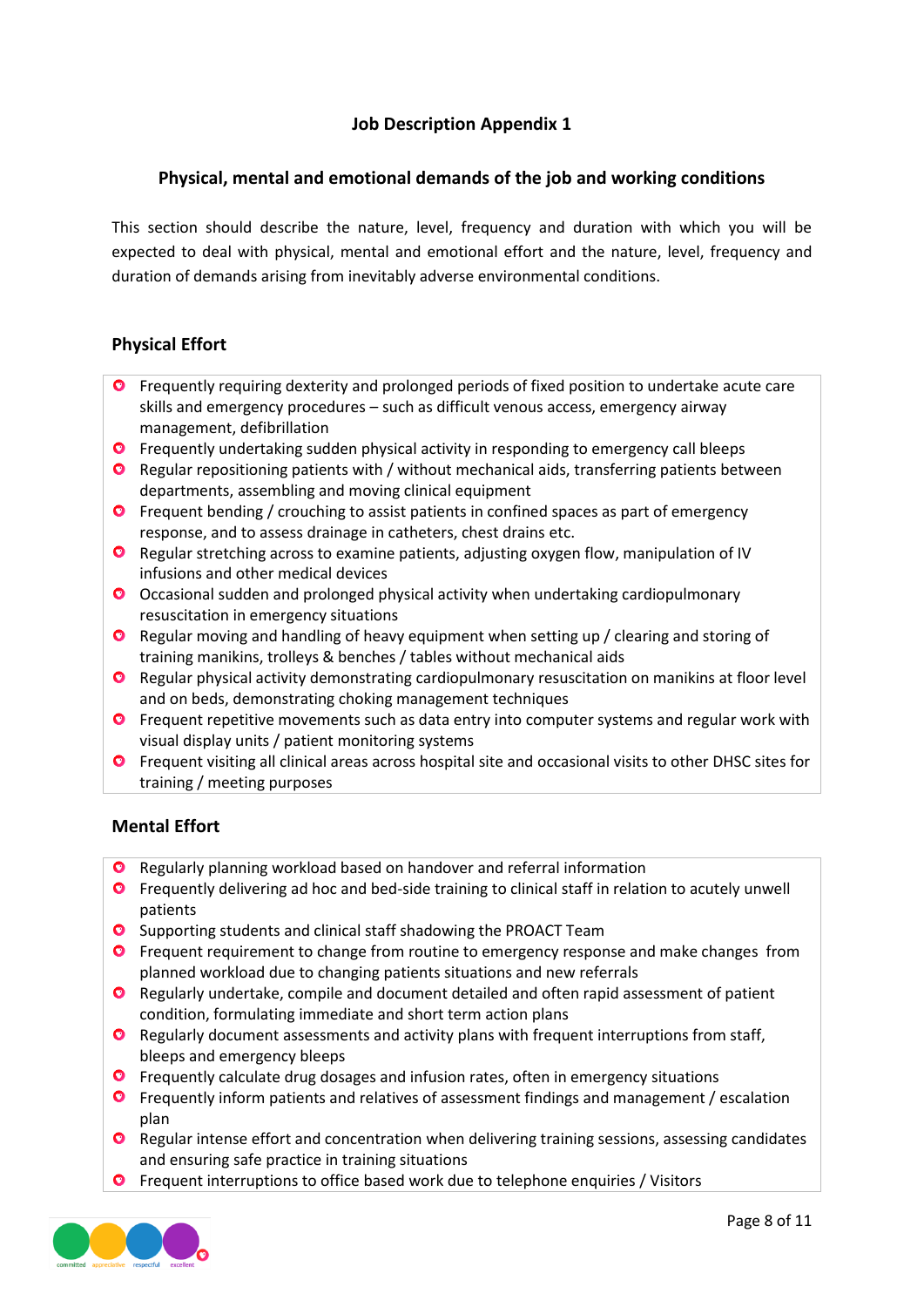**O** Regular detailed data entry of clinical activity, emergency call outcomes and training activity and candidate performance

#### **Emotional Effort**

- **O** Frequently dealing with acutely unwell and distressed patients / relatives and involved in breaking bad news with medical staff
- **O** Frequent involvement with acutely confused and aggressive patients and their relatives
- **O** Frequent involvement in distressing situations at end of patient's life, emergency situation or devastating diagnosis
- **O** Frequently processing upsetting information regarding patient outcome when gathering audit data for MET call review / outcomes data, or monthly critical care returns
- Occasional support of clinical staff and PROACT practitioners who may be distressed after clinical emergency situation
- **O** Regular support of anxious course candidates, informing of adverse assessment outcomes and dealing with competency issues

#### **Working Conditions**

- **O** Frequently working in confined spaces where patients have collapsed or deteriorated
- **O** Frequently working in clinical areas with minimal air conditioning
- **O** Regular exposure to patients requiring isolation for confirmed or suspected infections
- **O** Regular exposure to risk of sharps related injury due to clinical procedures and emergency situations
- **O** Regular exposure to blood and body fluids, specimens, foul linen
- O Occasional exposure to fleas, lice and other infestations
- Warm training room environments / stock rooms with limited air conditioning
- Frequently cleaning/disinfecting used & potentially contaminated training equipment e.g. resuscitation masks and changing manikin / lung systems
- **O** Working with sharp objects where there is a risk of injury e.g. clearing away training procedure trolleys
- **O** Frequent distractions to clinical, training and office based activity due to queries, bleeps, emergency situations
- Clinical environments often very noisy with confused patients, emergency responses, equipment alarms, telephones and pager systems
- Training environment often noisy with emergency scenario activity, equipment alarms / automated instructions and defibrillator safety commands from instructors / candidates

### **Agreement of above description**

| I have read and agree with the above description |       |  |  |  |  |
|--------------------------------------------------|-------|--|--|--|--|
| Job Holder's Name (please print)                 | Date: |  |  |  |  |
| <b>Job Holder's Signature</b>                    |       |  |  |  |  |
| Line Manager's Name (please print)               | Date: |  |  |  |  |
| Line Manager's Signature                         |       |  |  |  |  |

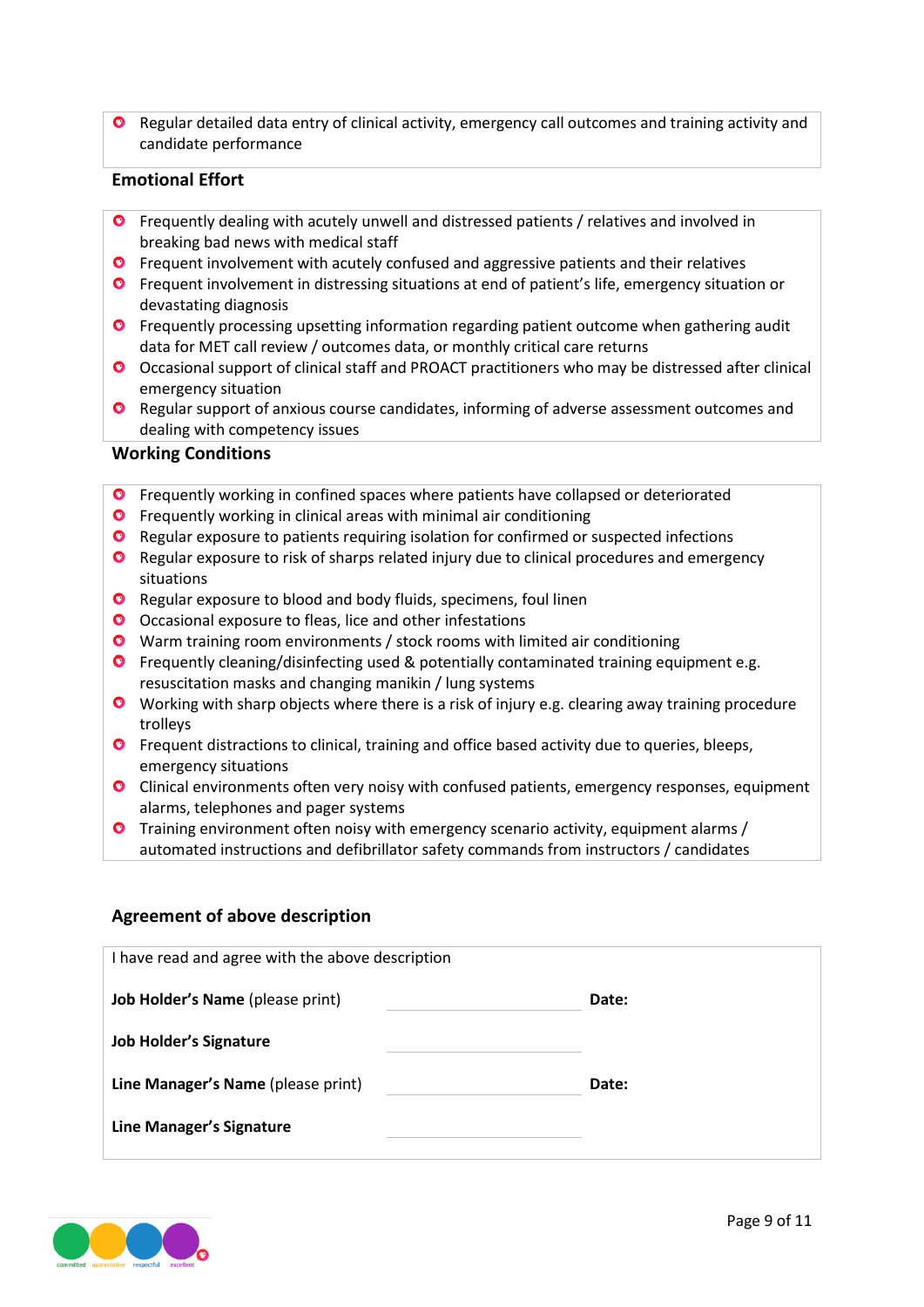

### **Person Specification**

| Job Title:   | <b>PROACT Practitioner</b>               |
|--------------|------------------------------------------|
| Department:  | <b>Health and Social Care</b>            |
| Division:    | Hospitals / Emergency & Unscheduled Care |
| <b>Band:</b> | b                                        |

|                       |                                                                                                                            | <b>Essential (E)</b> | <b>Method</b>              |
|-----------------------|----------------------------------------------------------------------------------------------------------------------------|----------------------|----------------------------|
| <b>Attributes</b>     |                                                                                                                            | or                   | οf                         |
|                       |                                                                                                                            | Desirable (D)        | <b>Assessment</b>          |
| <b>Qualifications</b> |                                                                                                                            |                      |                            |
| $\bullet$             | Registered Health Care Professional with<br>Current registration                                                           | E                    |                            |
|                       | <b>O</b> Relevant post registration qualification or<br>clinical course                                                    | E                    | Application                |
|                       | Advanced Life Support Course Provider                                                                                      | E                    |                            |
|                       | <b>O</b> European Paediatric Advanced Life                                                                                 | D                    |                            |
|                       | <b>Support Provider Course</b><br><b>O</b> Recognised teaching / assessing course or<br>willing to work towards            | E                    |                            |
| O                     | Degree level qualification                                                                                                 | E                    |                            |
| <b>Experience</b>     |                                                                                                                            |                      |                            |
| $\bullet$             | Minimum of 3 years' experience in acute /<br>critical care areas                                                           | E                    |                            |
| $\bullet$             | Competent with extended roles e.g.<br>Venepuncture, cannulation, urethral<br>catheterisation                               | D                    | Application &<br>Interview |
|                       | <b>O</b> Experience of patients requiring non-<br>invasive respiratory support                                             | D                    |                            |
| O                     | Experience of delivering training sessions<br>to clinical staff                                                            | D                    |                            |
| <b>Attributes</b>     |                                                                                                                            |                      |                            |
| $\bullet$             | Confident to challenge, negotiate and<br>influence                                                                         | E                    |                            |
| $\bullet$             | Computer literacy and able to use NEWS/<br>Patientrack, Microsoft Office, Patient<br>Administration Systems such as Medway | E                    | Application &<br>Interview |
|                       | <b>O</b> Excellent organisational skills and ability<br>to prioritise and manage workload                                  | E                    |                            |
| $\bullet$             | Flexible in approach to working patterns<br>and able to travel to other DHSC sites to<br>deliver training                  | $\mathsf E$          |                            |
| $\bullet$             | Physically able to move, manoeuvre and                                                                                     | E                    |                            |